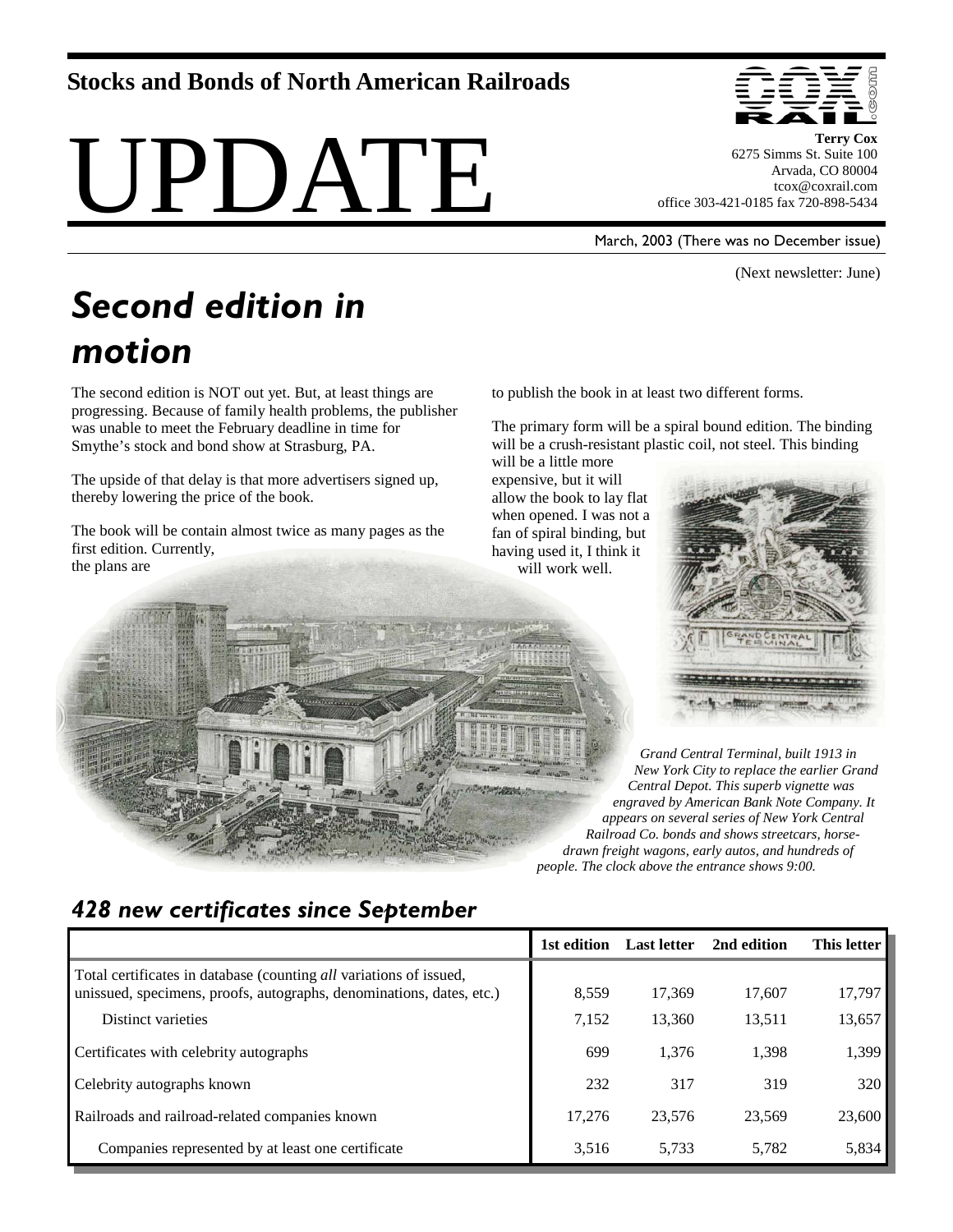## *Special Thanks! to these Contributors since September, 2002*

Stefan Adam David Adams Bruce Alexander Gene Beam Hans Beex Chris Brenn Michael Broz Guenter Brueckner Darrin Brunner William Cannon Wayne Cole Jordan Demar Heinz Frei Fred Fuld Brant Gibbard Stephen Goldsmith Neal Greenberg Frank Hammelbacher Ken Holter James Kaarlela Bob Kerstein William Knadler George LaBarre Douglas McDonald

Mauro Magnani Michael Mahler Pierre Mertzeisen Carsten Münte Horst Nakonz Mike Nicholson Al Potter Ted Robinson Dajo Rodrigo Marvin Rothstein Steve Ryder William Sapara William Schooley Gil Schmidtmann Luc Schultinge Stephen Schweikhart Thomas Seyffertitz Arlie Slabaugh R.M. Smythe Inc. William Spainhour John Szabol Jürgen von der Brake Sam Withers Martin Zanke

The publisher also plans to print a special hardbound version. That binding appeals to people like me who like books. But, it will not be as appropriate for carrying to shows.

The publisher now plans to have the book available by mid-April and into the hands of dealers quickly thereafter. Please check my web site periodically. I will post an announcement there just as soon as I learn of the exact publish date. I will also try to post a list of all the dealers who will be selling the book.

### *Miscellaneous messages*

**Rate of New Additions.** New certificates continue to come in at a fast rate, although they have slowed some. Many new certificates are coming from the internet, specifically online auctions and catalogs.

**Current Price Activity.** Several dealers have asked what I think is happening with prices right now. I do not claim to have a definitive answer, but, from here, it looks like prices for very common items are relatively stable. Prices for hoard items remain very low. It appears that demand for very highticket items might be down a little, but not tremendously. In fact, I have seen a few certificates sold recently for surprisingly high prices. It looks to me that, if there is any softness in prices and action, it is in the middle-price material, say the \$50 to \$300 range. I get the impression in talking with people that advanced collectors already own that kind of material and beginners are reluctant to move into that stage.

Having said that, I know several of my regular correspondents are quietly grabbing intriguing material few other people seem to have noticed. Many of those certificates are scarce to very rare. Since many of those certificates lack stunning eye appeal, they are getting them for affordable prices.

In these times when people perceive the market to be soft, or even dead, observant collectors are substantially adding to their collections from several sources.

**Certificates for sale Ebay.** Ebay is re-shaping the dealer market. Several dealers have complained to me how online auctions are killing them. Others are selling a lot of material there. If you are a collector, you *really* need to be aware of the certificates being sold there.

Ebay attracts many beginners, so selling high-ticket rarities takes persistence. Certainly, a number of prominent dealers (David Beach, Bob Kerstein, Scott Winslow, Ken Holter, Mauro Magnani, Steve Schweikhart, Clinton Hollins, George LaBarre, Mario Boone, and a host of others) have discovered a way to take advantage of Ebay and the internet. If you are a seller, you may want to re-investigate this venue.

> **Ebay University.** Whether you're professional or casual, I give my highest possible recommendation that you

> > *New York's Penn Station, erected in 1910. This image by American Bank Note Company appears on several series of Pennsylvania Railroad Co. certificates after about 1915. The building was demolished in 1963 to make way for Madison Square Garden.*

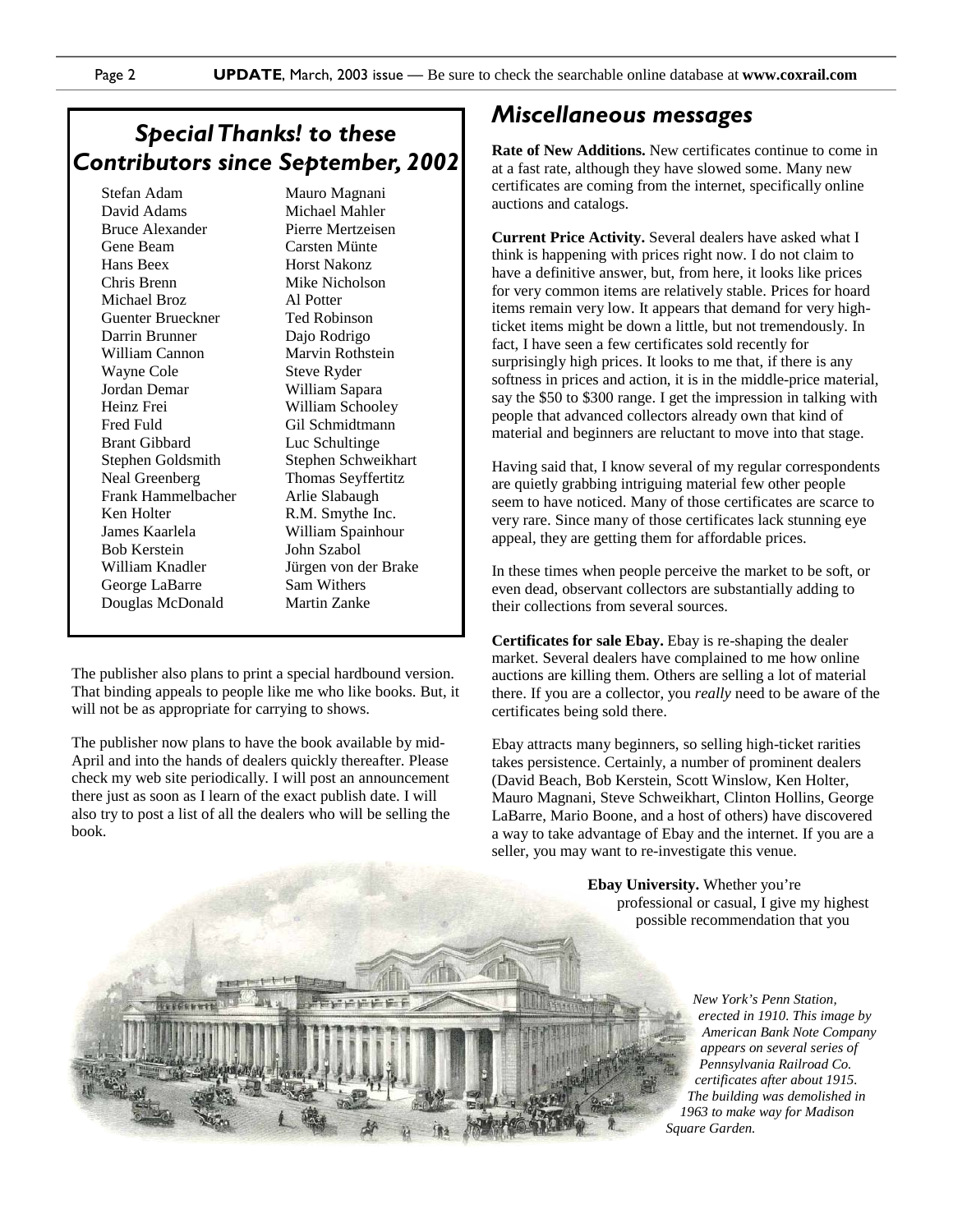*American Bank Note Company vignette of Philadelphia's prominent 8-story Reading Terminal Headhouse. The Reading Railroad built the structure in 1888. Renovation began in 1993 and the building (minus the train shed) survives as part of the Pennsylvania Convention Center. In the foreground are five horsedrawn carriages.* 



attend an Ebay University seminar if one is ever in your area. Your tiny investment in time will prove hugely beneficial, whether you're buying or selling. Check "Community > Events" on Ebay for schedules.

**European Ebay.** If you live in Europe, check local Ebay sites for Belgium, France, Germany, Italy, United Kingdom, and other countries. Be aware that the items you see on one Ebay site are NOT necessarily the same ones that appear on others. In fact, the stocks and bonds you see in Europe are often very different from the ones you will see in the U.S. By shopping several sites, collectors can grab interesting and scarce items that they may not normally see. And now that Paypal has instituted cross-currency transfers, buying and selling is finally getting easier.

**Paypal.** Sellers, make sure you accept Paypal. I cannot stress this enough. Many collectors tell me that they avoid buying, or purposely underbid on, items when sellers do not accept Paypal.

Buyers, make sure you sign up to pay through Paypal. You will get your items a lot quicker and with a lot less hassle.

(I sell newspapers, magazines, and collectible paper on Ebay, and I receive almost three-quarters of my payments through Paypal.)

**Removal of Some Companies From the Database.** Over the years, I added several hundred companies that were indirectly related to railroading. As the numbers of companies mounted, more and more companies had less and less to do with railroading.

The problem was not the database. It was my lack of time. It was getting to the point where it was taking too much time to track the prices of certificates at the "edges" of my specialty. I needed to re-focus on the "center" of my specialty, which is railroading.

Before I finalized the second edition, I asked my primary

contributors what they thought about removing about a couple hundred companies. My problem companies comprised several categories including tunneling, bridges, construction, manufacturing, utilities, and real estate.

Respondents generally agreed with dumping companies not directly related to railroading. Some even applauded the decision. The only major disagreement was the argument to keep the major bridge companies that are normally sold as railroads. (I kept them.)

I apologize if I offended anyone by taking such a pragmatic approach. I wish I had more time. Unfortunately, tracking and pricing certificates from peripheral companies had become truly burdensome.

**Logging and Lumber Companies.** For my part, I insisted on keeping logging, lumber, timber, and plantation companies that I know ran railroads. Those companies did not make their profits from railroading, but railroading was a crucial part of their operations. Most could not have operated without their private railroads. A few ultimately achieved common-carrier status and many became parts of larger railroads. Locomotive and rolling stock rosters show the tremendous amount of equipment that those companies used.

Arguably, at some point in the future, it may become necessary to separate logging companies from the database. For now, I will include those companies.

**My Role in the Hobby.** I see my role as nothing more than informational middleman. I love the hobby and I love certificates, but my passion is organizing information. I repackage information and give it away. Which means that if you want to keep secret information, don't tell me.

I am absolutely serious about this. I believe that, as collectors, we owe a huge debt to every collector who has gone before us. The only way to re-pay that debt is by leaving our knowledge for those who follow us. In my view, free and open knowledge is the lifeblood of our hobby.